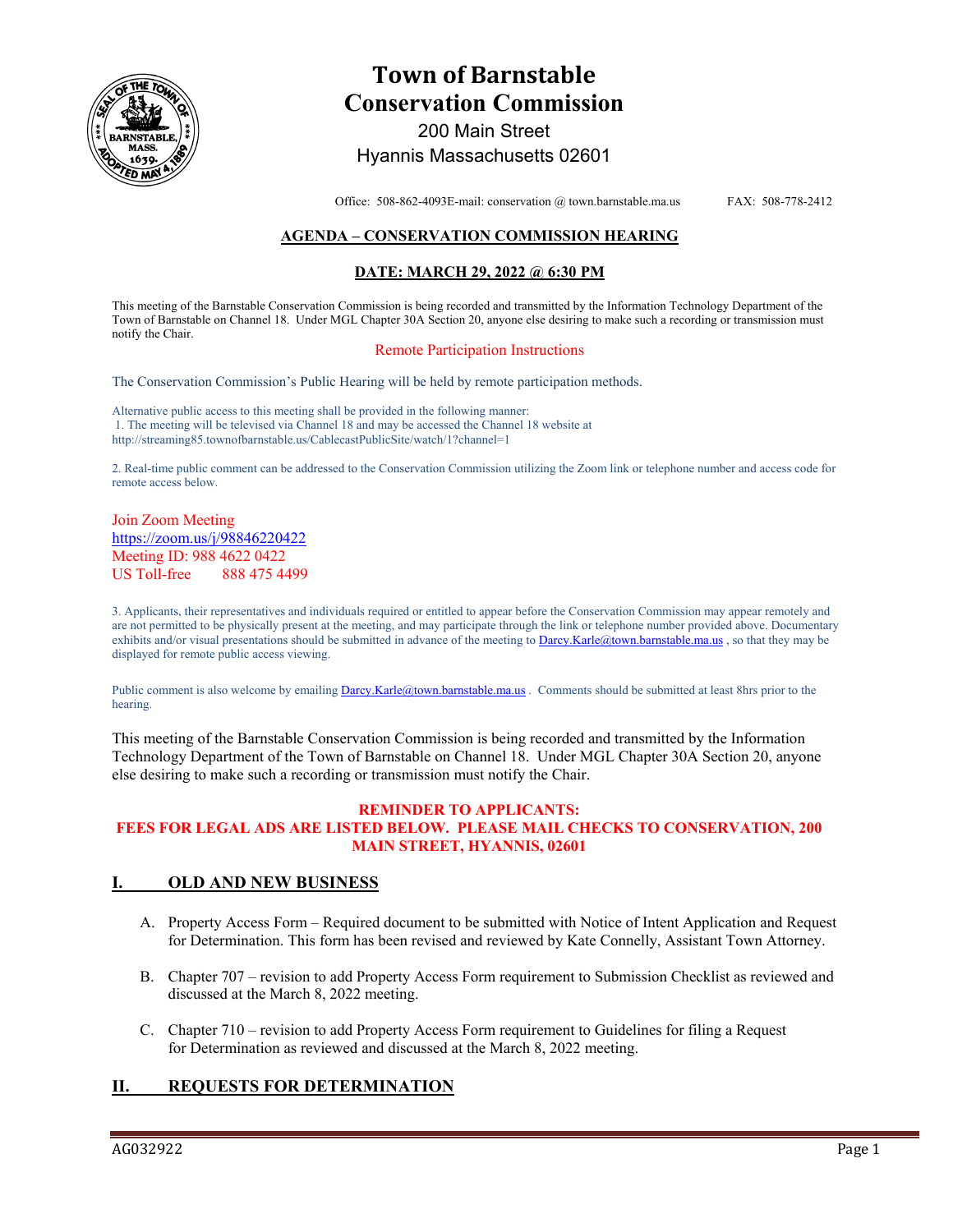- **A. Donald Anderson.** Raise garage roof and add dormers with no change in footprint at 100 Bay View Road, Barnstable as shown on Assessors' Map 319 Parcel 030. DA-22006. **\$15.06**
- **B. Daniel Kevles.** Upgrade of failed leach pit to fully compliant Title 5 System at 215 Bay Lane, Centerville as shown on Assessors' Map 186 Parcel 013. DA-22007 **\$15.06**
- **C. Colm and Ann Dunphy.** Proposed construction and maintenance of a detached garage, pervious driveway, relocation of the existing sewer connection with no change in grade at 44 Gosnold Street, Hyannis as shown on Assessor's Map 324 Parcel 027. DA- 22008 **\$25.10**

## **III. NOTICES OF INTENT**

- **A. Jonathan & Elizabeth Carey.** To construct a pool cabana and patio at 315 Baxters Neck Road, Marstons Mills as shown on Assessor's Map 075 Parcel 008-001. SE3-5969 **\$15.06**
- **B. Philip Scudder Hyline Cruises.** Installation of a new sheet pile bulkhead immediately out-shore of an existing deteriorated timber bulkhead and maintenance of a timber pier at 138 Ocean Street, Hyannis as shown on Assessor's Map 326 Parcel 067. SE3-5970 **\$25.10**
- **C. Carmella Kletjian Yasmine Realty Trust** To construct and maintain a stone revetment extension located at 261 and 253 Seapuit River Road, Osterville as show on Assessors' Map 051 Parcel 004 002 & Map 051 Parcel 002. **SE3-5971 \$20.08**
- **D. Paul Fitzgerald –** Construction of approximately 102 ft. sloped stone revetment, approximately 67 ft. of vertical plastic bulkhead, and buffer plantings located at 207 Keveney Lane, Cummaquid as shown on Assessors Map 352 Parcel 023. **SE3-5972 \$25.10**
- **E. Christopher D. Heckscher.** Proposed pruning and limbing of trees to establish a vista corridor, create footpath, and install seasonal beach access stairs at 144 Peppercorn Lane, Cotuit as shown on Assessor's Map 004 Parcel 010. **SE3-5973 \$20.08**

## **IV. CONTINUANCES**

- **A. Glen Lane Nominee Trust Amended NOI** Modification of existing pier by extending fixed section 24', reusing the existing ramp and turning the end float parallel to the channel or, in the alternative, dredging  $\pm 95$  cu. yds. around the existing pier at 49 Main Street, Osterville as shown on Assessor's Map 185 Parcel 020. **SE3-5941 Continued from 2/15/22**
- **B. IL-TEMPO-SE-NE-VAS, LLC.** Proposed patio reconfiguration, installation and maintenance of boardwalk and ramp, restoration and mitigation plantings and all associated landscaping at 105 Sunset Lane, Barnstable as shown on Assessor's Map 301 Parcel 029. **SE3-5967 Continued from 3/15/22.**
- **C. Mass. Division of Fisheries and Wildlife.** Management of specialized and rare species in a unique ecosystem using various tools including herbicide, mechanical (cutting/mowing), prescribed fire, and timber harvest at 0 Mary Dunn Road, Hyannis as shown on Assessors' Map 347 Map 002-001. **SE3-5957**. **Continued from 3/15/22 for the sole purpose of receipt of NHESP letter and comments.**
- 

**V. CERTIFICATES OF COMPLIANCE**  $(ez = no deviations, staff recommends approval)$  $(* = \text{on-going conditions})$